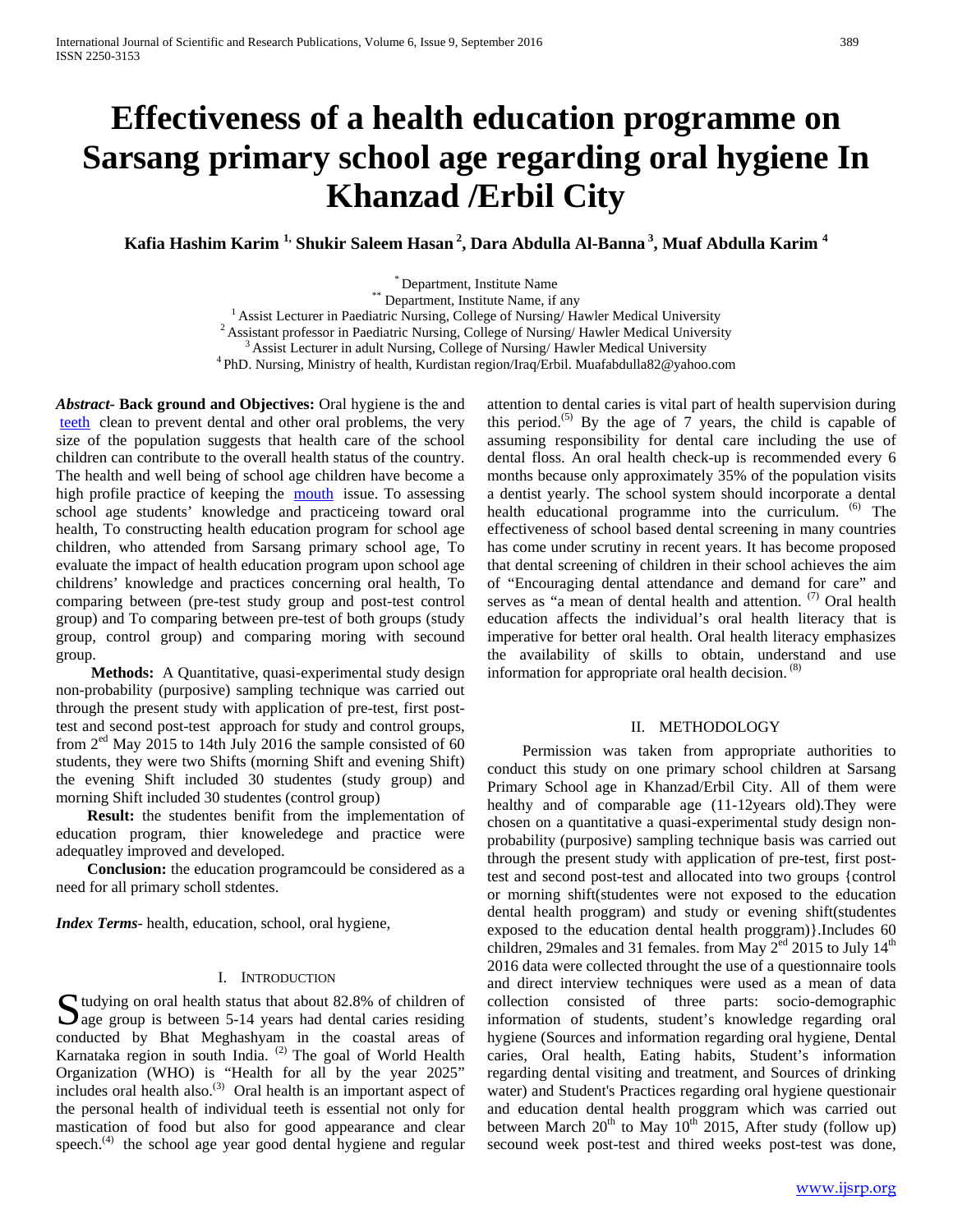investigator again visited the same schools; questionnaire was administered to the study. the sessions were desined and schedualed for approximately (1.5 hours/day) the educational methods used for the educational proggramme were lecturedemonstration method , data show using, group disscussion and practical observed applications. Applying SPSS through F-test and Post Hoc test (Bonferroni) and descriptive analysis (frequency and percentage).

# III. RESULTS

 Table 1 show that the socio-demographic characteristics of the study sample. Regarding to the students' age group, the highest percentage of them were 53.3%, 76.7% in the age group 11 years old morning and evening shifts. The majority in morning shift (53.3%) of students was female and in evening shift 50% was male and female. Type of the house indicated that the highest percentages (66.7%, 80%) were house owners in morning and evening shifts. The highest percentage (83.3%, 63.3%) were family income has <500000ID in morning and evening shifts. the highest percentage of bedroom numbers of house (53.3%, 40%) were has 2 bedrooms in morning and evening shifts. the highest percentage of mothers housewife were (96.7%, 93.3%) in morning and evening shifts. The highest percentage of mothers' education in morning shift was (50%) primary and in evening shift (46.7%) was non- educated. Concerning the highest percentage fathers' occupation (73.3%, 83.3%) were free workers in morning and evening shifts and concerning the highest percentage fathers' education (56.7%, 66.7%) were primary morning and evening shifts.

## **Table 1: Demographic information of students**

| Age of the student                 | <b>Morning</b><br><b>Shift</b> |               | <b>Evening Shift</b> |               |
|------------------------------------|--------------------------------|---------------|----------------------|---------------|
| F                                  |                                | $\frac{0}{0}$ | F                    | $\frac{1}{2}$ |
|                                    | 16                             | 53.3          | 23                   | 76.7          |
| $\frac{11}{12}$                    | 14                             | 46.7          | 7                    | 23.3          |
| <b>Sex of student</b>              |                                |               |                      |               |
| Male                               | 14                             | 46.7          | 15                   | 50            |
| <b>Female</b>                      | 16                             | 53.3          | 15                   | 50            |
| <b>Type of the house</b>           |                                |               |                      |               |
| Owner                              | 20                             | 66.7          | 24                   | 80            |
| Rent                               | 10                             | 33.3          | 6                    | 20            |
| <b>Family income</b>               |                                |               |                      |               |
| $500000$                           | 25                             | 83.3          | 19                   | 63.3          |
| ≥500000                            | 5                              | 16.7          | 11                   | 36.7          |
| <b>Family members</b>              |                                |               |                      |               |
| $\mu$ -8                           | 26                             | 86.7          | 22                   | 73.3          |
| $9 - 13$                           | 4                              | 13.3          | 7                    | 23.3          |
| 14-18                              | 0                              | 0             | 1                    | 3.3           |
| Number of bedrooms of the<br>house |                                |               |                      |               |
|                                    | 8                              | 26.7          | 8                    | 26.7          |
|                                    | 16                             | 53.3          | 12                   | 40            |
|                                    | 5                              | 16.7          | 6                    | 20            |
| $\frac{1}{2}$ $\frac{3}{4}$        | 1                              | 3.3           | 4                    | 13.3          |

| <b>Mother Occupation</b> |                         |                  |                  |                  |
|--------------------------|-------------------------|------------------|------------------|------------------|
| <b>Employee</b>          | 0                       | 0                | 2                | 6.7              |
| <b>Housewife</b>         | 29                      | 96.7             | 28               | 93.3             |
| <b>Retired</b>           | 1                       | 3.3              | $\boldsymbol{0}$ | $\boldsymbol{0}$ |
| <b>Mother Education</b>  |                         |                  |                  |                  |
| <b>Non-Educated</b>      | 13                      | 43.3             | 14               | 46.7             |
| <b>Primary</b>           | 15                      | 50               | 12               | 40               |
| <b>Secondary</b>         | $\overline{\mathbf{c}}$ | 6.7              | 2                | 6.7              |
| <b>Diploma</b>           | $\boldsymbol{0}$        | $\boldsymbol{0}$ |                  | 3.3              |
| <b>Bachelor</b>          | $\boldsymbol{0}$        | $\boldsymbol{0}$ | 1                | 3.3              |
| <b>Father Occupation</b> |                         |                  |                  |                  |
| <b>Employee</b>          | 8                       | 26.7             | 4                | 13.3             |
| <b>Free Worker</b>       | 22                      | 73.3             | 25               | 83.3             |
| <b>Retired</b>           | 0                       | 0                | 1                | 3.3              |
| <b>Father Education</b>  |                         |                  |                  |                  |
| <b>Non-Educated</b>      | 5                       | 16.7             | 4                | 13.3             |
| Primary                  | 17                      | 56.7             | 20               | 66.7             |
| <b>Secondary</b>         | 6                       | 20               | 3                | 10               |
| Diploma                  | 0                       | 0                | $\overline{2}$   | 6.7              |
| <b>Bachelor</b>          | 2                       | 6.7              | 1                | 3.3              |

 Table 2 show that (80%, 100%) morning and evening shifts of the study sample were receving information about mouth care, respectively from their dentist (43.3%) morning shift and parents ( 66.7%) evening shift. were receiving information about dental caries (83.3%) morning and evening shifts. the best source of information from their parents (53.3%, 43.3%) morning and evening shifts.

# **Table 2: Sources and information regarding oral hygiene**

| Have you received any information about Shift |                  |                  | <b>Morning Evening</b> |                  |  |
|-----------------------------------------------|------------------|------------------|------------------------|------------------|--|
|                                               |                  |                  | <b>Shift</b>           |                  |  |
| how to take your mouth?<br>F                  |                  | $\frac{0}{0}$    | $\mathbf F$            | $\frac{0}{0}$    |  |
| Yes                                           | 24               | 80               | 30                     | 100              |  |
| No                                            | 6                | 20               | O                      | 0                |  |
| If yes who told you?                          |                  |                  |                        |                  |  |
| N/A                                           | 6                | 20               | 0                      | $\bf{0}$         |  |
| <b>Parents</b>                                | 10               | 33.3             | 20                     | 66.7             |  |
| <b>Dentist</b>                                | 13               | 43.3             | 8                      | 26.7             |  |
| Teacher                                       | 1                | 3.3              | 1                      | 3.3              |  |
| <b>Friends</b>                                | 0                | 0                | 0                      | $\boldsymbol{0}$ |  |
| <b>Nurse</b>                                  | 0                | $\boldsymbol{0}$ | O                      | O                |  |
| <b>Media</b>                                  | 0                | $\bf{0}$         | $\mathbf{1}$           | 3.3              |  |
| Have you received any information about       |                  |                  |                        |                  |  |
| dental caries?                                |                  |                  |                        |                  |  |
| Yes                                           | 25               | 83.3             | 26                     | 83.3             |  |
| No                                            | 5                | 16.7             | 4                      | 13.3             |  |
| Who is the source?                            |                  |                  |                        |                  |  |
| N/A                                           | 5                | 16.7             | 4                      | 13.3             |  |
| <b>Parents</b>                                | 16               | 53.3             | 13                     | 43.3             |  |
| <b>Dentist</b>                                | 9                | 30               | 10                     | 33.3             |  |
| <b>Teacher</b>                                | $\boldsymbol{0}$ | $\bf{0}$         | 2                      | 6.7              |  |
| Friends                                       | 0                | $\bf{0}$         | O                      | 0                |  |
| <b>Nurse</b>                                  | 0                | $\mathbf{0}$     | 0                      | 0                |  |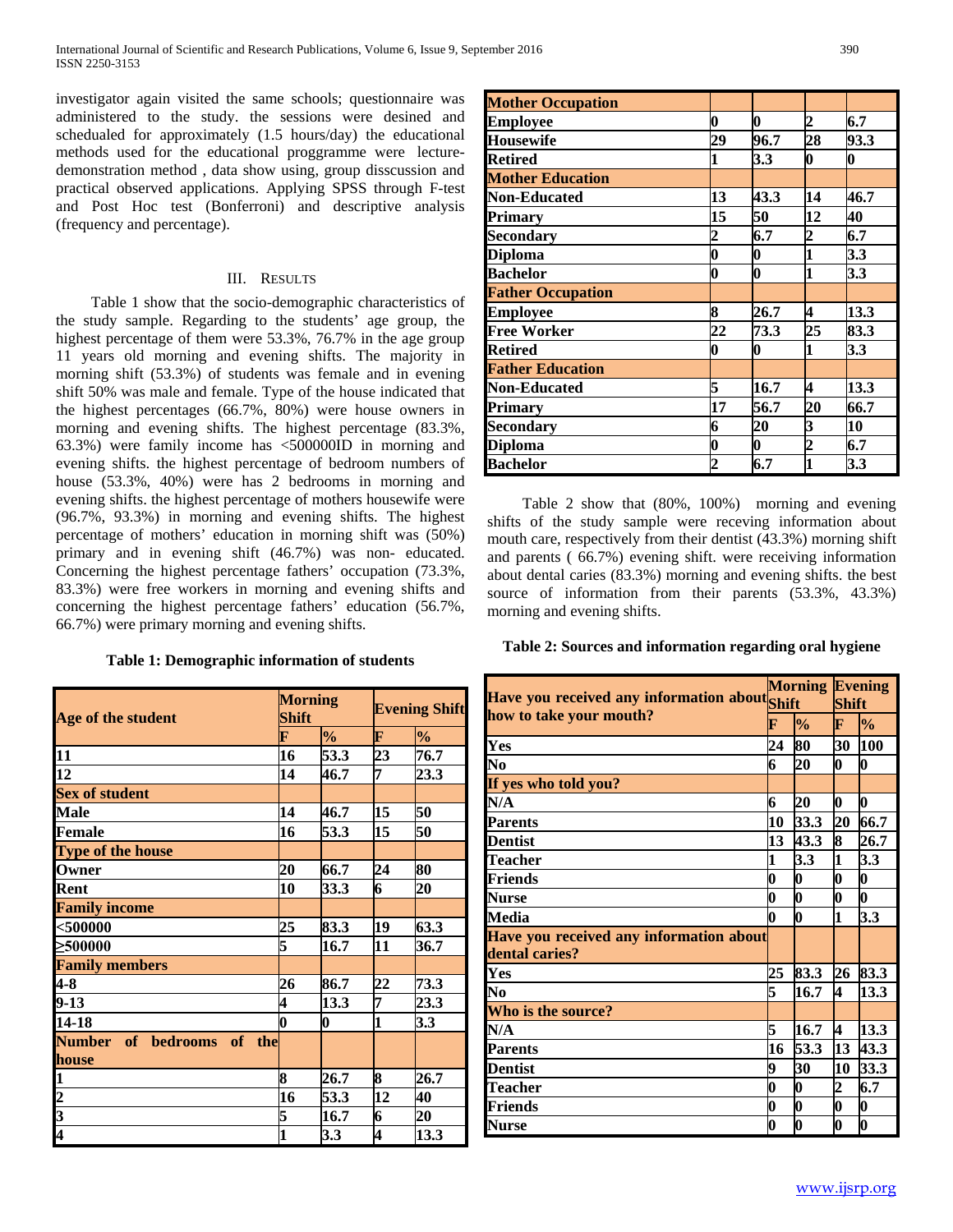| - -<br>M<br>dia | 10 | ĸ |  |
|-----------------|----|---|--|
|                 |    |   |  |

 Table 3 shows that 80% of pre-test morning shift has incorreect answer about dental caries while 76.7% of first posttest morning shift has incorrect answer about dental caries, althow 90% of secound post-test morning shift has correect answer about dental caries. Regarding oral health the highest percentage of correect answer are (86.7%, 100% , 93.3%) in pretest, first post-test, and secound post-test morning shift.concerning the eating habits (83.3%, 86.7%) of pre-test and first post-test morning shift has incorrect answer, (93.3%) secound post-test morning shift has correct answer. in regarding sources of drinking water the highest percentage of correect answer are (60%,63.3%,76.7%) in pre-test, first post-test, and secound post-test morning shift. (96.7%) of pre-test and first post-test morning shift has fair knowledge regarding oral hygiene (66.7%) secound post-test morning shift has good knowledge regarding oral hygiene and (63.3%, 70%) of pre-test and first post-test morning shift has fair practices regarding oral hygiene (73.3%) secound post-test morning shift has good practices regarding oral hygiene

# **Table 3: Student's knowledge, overall knowledge, and overall practice regarding oral hygiene**

|                                  |              | <b>Morning shift observations</b> |                           |               |                            |               |  |  |
|----------------------------------|--------------|-----------------------------------|---------------------------|---------------|----------------------------|---------------|--|--|
| <b>Dental caries</b>             | Pre-<br>test |                                   | <b>Post-test</b><br>First |               | <b>Post-test</b><br>Second |               |  |  |
|                                  |              | $\frac{1}{2}$                     | F                         | $\frac{1}{2}$ | F                          | $\frac{1}{2}$ |  |  |
| <b>Correct</b>                   | 6            | 20                                | 7                         | 23.3          | 27                         | 90            |  |  |
| Incorrect                        | 24 80        |                                   | 23                        | 76.7          | 3                          | 10            |  |  |
| <b>Oral health</b>               |              |                                   |                           |               |                            |               |  |  |
| <b>Correct</b>                   |              | 26 86.7 30                        |                           | 100           | 28                         | 93.3          |  |  |
| Incorrect                        | 4            | 13.30                             |                           | 0             | 2                          | 6.7           |  |  |
| <b>Eating habits</b>             |              |                                   |                           |               |                            |               |  |  |
| <b>Correct</b>                   | 5            | 16.74                             |                           | 13.3          | 28                         | 93.3          |  |  |
| Incorrect                        |              | 25 83.3 26                        |                           | 86.7          | 2                          | 6.7           |  |  |
| <b>Sources of drinking water</b> |              |                                   |                           |               |                            |               |  |  |
| Correct                          | 18 60        |                                   | 19                        | 63.3          | 23                         | 76.7          |  |  |
| Incorrect                        | 12 40        |                                   | 11                        | 36.7          | 7                          | 23.3          |  |  |

| <b>Student's Overall Knowledge</b><br>regarding oral hygiene |            |    |      |    |            |
|--------------------------------------------------------------|------------|----|------|----|------------|
| Good                                                         | 0          | 0  |      | 20 | 66.7       |
| Fair                                                         | 29 96.7 29 |    | 96.7 | 10 | 33.3       |
| Poor                                                         | 3.3        | 1  | 3.3  |    |            |
| <b>Student's Overall Practices</b><br>regarding oral hygiene |            |    |      |    |            |
| Good                                                         | 3.3        | 13 | 10   | 22 | 73.3       |
| Fair                                                         | 19 63.3 21 |    | 70   | 8  | 26.7       |
| Poor                                                         | 10 33.3    |    | 20.0 | Ю  | $\bf{0.0}$ |

Table 5 shows that there was a very high significant of  $(P=$ **< 0.001)** to compare pre-test morning with post-test secound morning but there is no significant to comparing with post-test first morning, pre-test evening, post-test first evening and posttest second evening (p=**1.000**).

 In comparing post-test first morning with post-test secound moring it shows the very high significant of  $(P = <0.001)$ , but there is no significant when it compared with pre-test morning, pre-test evening, post-test first evening, and post-test second evening (p=**1.000**).

 Incomparing post-test secound morning with pre-test moring, post-test first moring, pre-test evining, post-test first eveing, and post-test secound evening it shows the very high significant of  $(P = **0.001**)$ .

 In comparing pre-test evening with post-test secound moring it shows a very high significant of  $(P = < 0.001)$  but there is no significant with post-test first evening, post-test secound evening, pre-test morning and post-test first moring (p=**1.000** , p=0.289)**.** 

 Incomparing post-test first evening with post-test secound morning it shows the very high significant of  $(P = < 0.001)$ . but there is no significant in comparing with pre-test morning, posttest first morning, post-test secound evening (p=**1.000**) and pretest evening (p=0.289)**.**

 In comparing post-test secound evening with post-test secound moring it shows a very high significant of (P= **< 0.001)**  but there is no significant in comparing it with pre-test morning, post-test first morning, post-test first evenin (p=**1.000**) and pretest evening (p=0.289)**.**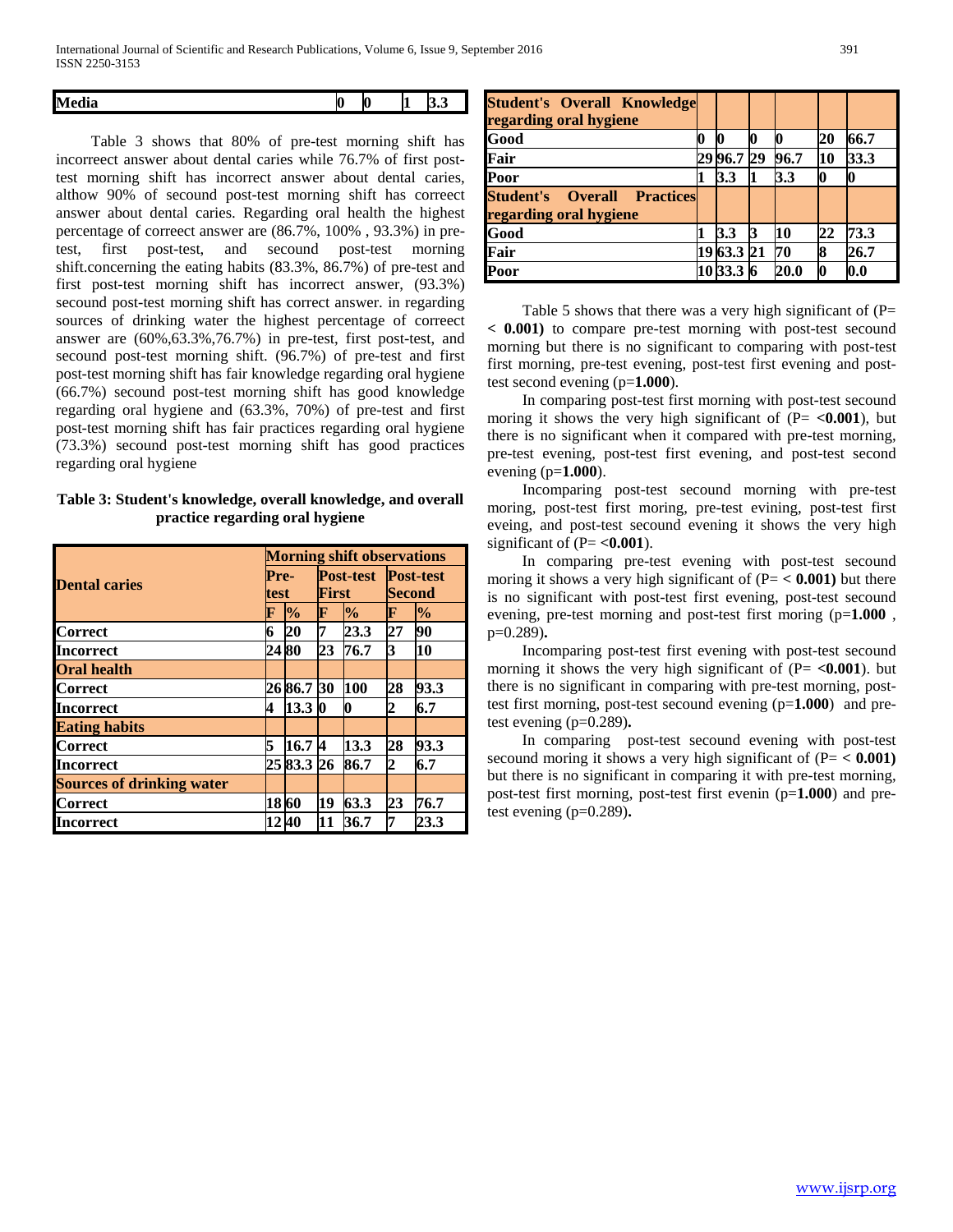| <b>Shifts</b>         | <b>Pre-test</b><br><b>Morning</b> | <b>Post-test</b><br><b>First</b><br><b>Morning</b> | <b>Post-test</b><br><b>Second</b><br><b>Morning</b> | <b>Pre-test</b><br>Evening | Post-<br>test<br><b>First</b><br><b>Evening</b> | Post-<br>test<br>Second<br><b>Evening</b> |
|-----------------------|-----------------------------------|----------------------------------------------------|-----------------------------------------------------|----------------------------|-------------------------------------------------|-------------------------------------------|
| <b>Pre-test</b>       |                                   | 1.000                                              | < 0.001                                             | 1.000                      | 1.000                                           | 1.000                                     |
| <b>Morning</b>        |                                   | <b>NS</b>                                          | VHS                                                 | <b>NS</b>                  | <b>NS</b>                                       | <b>NS</b>                                 |
| <b>Post-test</b>      | 1.000                             |                                                    | < 0.001                                             | 1.000                      | 1.000                                           | 1.000                                     |
| <b>FirstMorning</b>   | <b>NS</b>                         |                                                    | <b>VHS</b>                                          | <b>NS</b>                  | <b>NS</b>                                       | <b>NS</b>                                 |
| <b>Post-test</b>      | < 0.001                           | < 0.001                                            |                                                     | < 0.001                    | < 0.001                                         | < 0.001                                   |
| <b>SecondMorning</b>  | VHS                               | VHS                                                |                                                     | <b>VHS</b>                 | VHS                                             | <b>VHS</b>                                |
| <b>Pre-test</b>       | 1.000                             | 1.000                                              | < 0.001                                             |                            | 0.289                                           | 0.289                                     |
| <b>Evening</b>        | NS                                | <b>NS</b>                                          | VHS                                                 |                            | <b>NS</b>                                       | <b>NS</b>                                 |
| <b>Post-test</b>      | 1.000                             | 1.000                                              | < 0.001                                             | 0.289                      |                                                 | 1.000                                     |
| <b>FirstEvening</b>   | <b>NS</b>                         | <b>NS</b>                                          | VHS                                                 | <b>NS</b>                  |                                                 | <b>NS</b>                                 |
| <b>Post-test</b>      | 1.000                             | 1.000                                              | < 0.001                                             | 0.289                      | 1.000                                           |                                           |
| <b>Second Evening</b> | <b>NS</b>                         | <b>NS</b>                                          | VHS                                                 | <b>NS</b>                  | <b>NS</b>                                       |                                           |

**Table 5: Comparing between student's overall knowledge regarding oral hygiene P-value of F-test and Post Hoc test (Bonferroni)**

 Table 6 shows that there was a very high significant association in comparing between pre-test morning both post-test second morning and post-test evening  $(p=<0.001)$ , and also it shows a high significant association with post-test second evening( $p = 0.002$ ), but there is no significant with post-test first morning (p=**1.000**).

 it shows a very high significant association in comparing post-test first morning with post-test second morning  $(p=<0.001)$ , but there no significant with pre-test morning  $(p=1.000)$ , pre-test evening(p=**0.062**), post-test first evening, and post-test second evening (p=**1.000**).

 It shows a very high significant in comparing post-test second morning with pre-test morning, post-test first morning, pre-test evening, and post-test second morning (p=<0.001), but it shows a high significant with post-test first morning  $(p=<0.004)$ .

 It shows a very high significant in comparing pre-test evening with post-test second morning  $(p=<0.001)$ , but there is no significant with pre-test morning(p=< **0.277**), post-test first morning, post-test second evening (p=<**1.000**) , and post-test first evening (p=**0.539**).

 It shows a very high significant association in post-test first evening with pre-test morning (p=**< 0.001**), and a high significant with post-test second morning (p=**< 0.004**), but there is no significant with post-test first morning (p=**0.062)**, pre-test evening (p=0.539), and post-test second evening (p=1.000).

 It shows a very high significant association in comparing post-test second evening with post-test second morning(p=**0.001**), and it shows a high significant with pre-test morning( $p= 0.002$ ), but there is no significant with post-test first morning(p=0.277), pre-test evening, and post-test first evening  $(p=1.000)$ .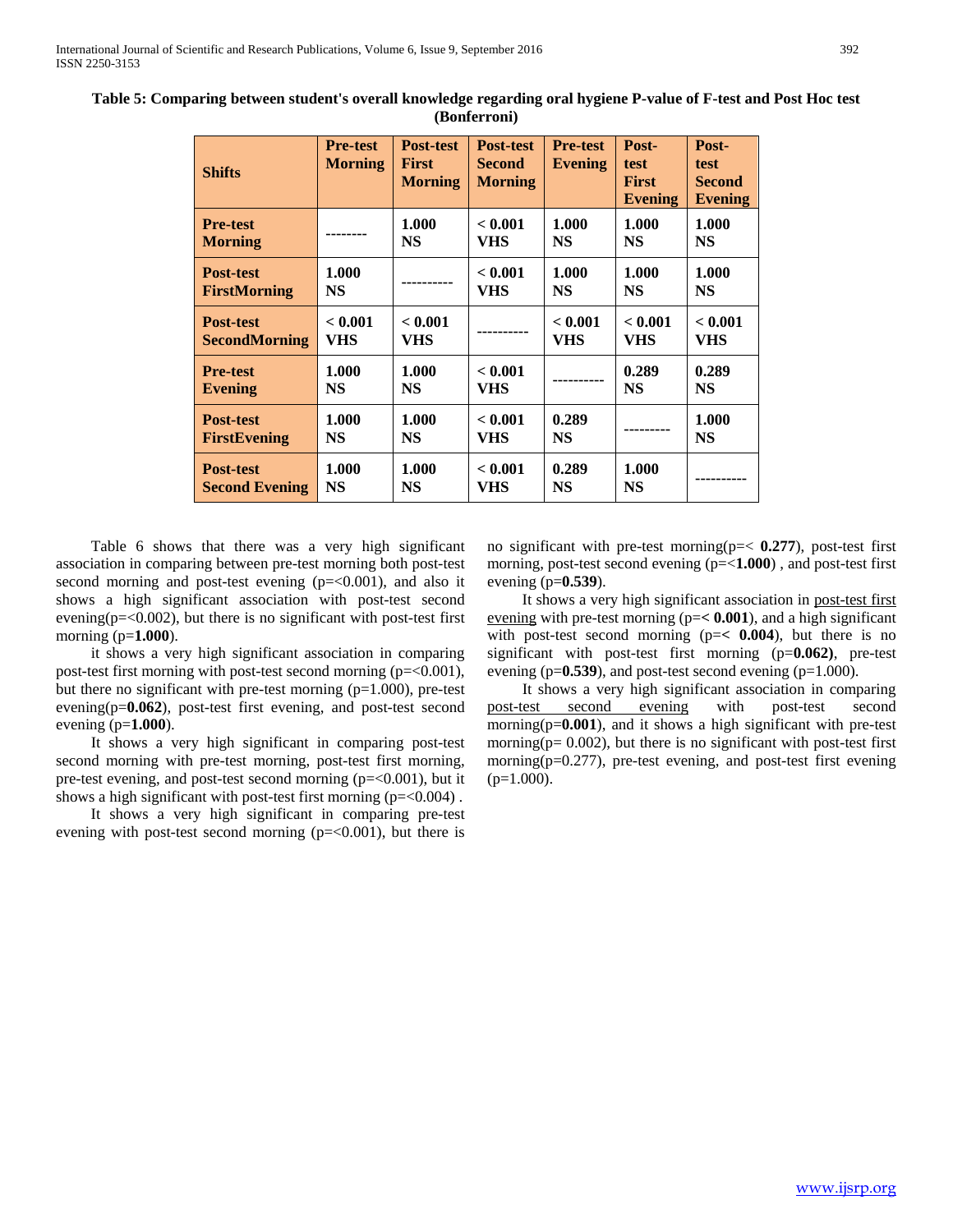| <b>Shifts</b>                                | <b>Pre-test</b><br><b>Morning</b> | Post-test<br><b>First</b><br><b>Morning</b> | <b>Post-test</b><br><b>Second</b><br><b>Morning</b> | <b>Pre-test</b><br>Evening | Post-<br>test<br><b>First</b><br><b>Evening</b> | Post-<br>test<br><b>Second</b><br><b>Evening</b> |
|----------------------------------------------|-----------------------------------|---------------------------------------------|-----------------------------------------------------|----------------------------|-------------------------------------------------|--------------------------------------------------|
| <b>Pre-test</b><br><b>Morning</b>            |                                   | 1.000<br><b>NS</b>                          | < 0.001<br>VHS                                      | 0.277<br><b>NS</b>         | < 0.001<br>VHS                                  | < 0.002<br><b>HS</b>                             |
| Post-test<br><b>First</b><br><b>Morning</b>  | 1.000<br><b>NS</b>                |                                             | < 0.001<br>VHS                                      | 1.000<br><b>NS</b>         | 0.062<br><b>NS</b>                              | 0.277<br><b>NS</b>                               |
| Post-test<br><b>Second</b><br><b>Morning</b> | < 0.001<br><b>VHS</b>             | < 0.001<br>VHS                              |                                                     | < 0.001<br>VHS             | < 0.004<br><b>HS</b>                            | 0.001<br>VHS                                     |
| <b>Pre-test</b><br><b>Evening</b>            | 0.277<br><b>NS</b>                | 1.000<br><b>NS</b>                          | < 0.001<br>VHS                                      |                            | 0.539<br><b>NS</b>                              | 1.000<br><b>NS</b>                               |
| Post-test<br><b>First</b><br><b>Evening</b>  | < 0.001<br><b>VHS</b>             | 0.062<br><b>NS</b>                          | < 0.004<br><b>HS</b>                                | 0.539<br><b>NS</b>         |                                                 | 1.000<br><b>NS</b>                               |
| Post-test<br><b>Second</b><br>Evening        | < 0.002<br><b>HS</b>              | 0.277<br><b>NS</b>                          | 0.001<br>VHS                                        | 1.000<br><b>NS</b>         | 1.000<br><b>NS</b>                              |                                                  |

**Table 6: Comparing between student's overall practice regarding oral hygiene P-value of F-test and Post Hoc test (Bonferroni)**

## IV. DISCUSSION

 Results of the present study show that the highest percentage of them were (53.3%, 76.7%) in the age group 11 years old study and control groups and finding of the present study is similar to results (50%, 51%) of previous study was conducted by Sharon Friel etal, Department of Health Promotion National University of Ireland Galway Republic of Ireland<sup>11</sup>.

 Results of the present study show that the highest percentage of them were (53.3%) in control group of students was female and in study group (50%) was male and female. and finding of the present study is similar to results (63.2%) study was conducted by Syed Emdadul Haque etal, Global Health Promotion, Division of Public Health, Graduate School of Medicine Tokyo Medical and Dental University Yushima, 1-5-45 Bunkyo, Tokyo 113-8519, Japan12 .

 Type of the house indicated that the highest percentages (66.7%, 80%) were house owners in morning and evening shifts of the present study is similar to results (63.2%) study was conducted by Gushi etal,2005.

 The highest percentage (83.3%, 63.3%) were family income has <500000ID in morning and evening shifts of the present study is similar to results 43.0 % were defined as being rich, 33.8 % middle, and 23.2 % belonged to the low bands of socio-economic index by Syed Emdadul Haque etal, Global Health Promotion, Division of Public Health, Graduate School of Medicine Tokyo Medical and Dental University Yushima, 1-5-45 Bunkyo, Tokyo 113-8519, Japan12.

 The highest percentage of mothers' education in morning shift was (50%) primary and in evening shift (46.7%) was noneducated. Concerning the highest percentage fathers' education (56.7%, 66.7%) were primary morning and evening shifts finding of the present study is similar to results education level of parents

(47.4%) was conducted by Singh N, Community Medicine, Armed Forces Medical College, Pune, Maharashtra, India13.

 Finding of the present study is similar to results students' level of knowledge was significantly  $(p<0.01)$  improved after conducting the program study was conducted by Nahid Khalil Elfaki etal Nursing, College, Najran University, KSA14.

 Health education program offered to children and encouraged them to adopted regular oral health behavior such as tooth-brushing at least twice a day, visiting dentists at least once a year, and reduction in consumption of sugary food/ drinks reduced dental decay (Rayner, 1992; Ivanovic and Lekic,1996)15.

 Also the results of this study is in agreement with the results of a similar study conducted in Chicago, USA (Biesbrock et al. 2004) where a significant reduction of incidence rate of dental caries was observed among school students16.

 Similar findings have been reported too in other countries where school-based Health Education Promotes Knowledge and Practices of Oral Health among Schoolchildren preventive programs were found effective in improving oral healthy knowledge and behavior (Abdullah, 2009, Subedi et al. 2011)17.

 We found a significant difference between the groups for the practice of cleaning teeth using toothbrush and toothpaste. Similar results were obtained by researchers in studies where dental health education was imparted to three groups by videos, demonstrations, and the third group acting as control, respectively 18 , 19.

Practices regarding method of cleaning teeth  $(P < 0.001)$ , (b) knowledge on best method of cleaning teeth  $(P < 0.001)$ , (c) reason for regular brushing of teeth  $(P < 0.001)$ , and (d) requirement to clean teeth after eating something sweet ( $P <$ 0.001) in favor of group receiving additional intervention12.

 In the present study it was found that there was increase in the overall knowledge score which was similar to the study